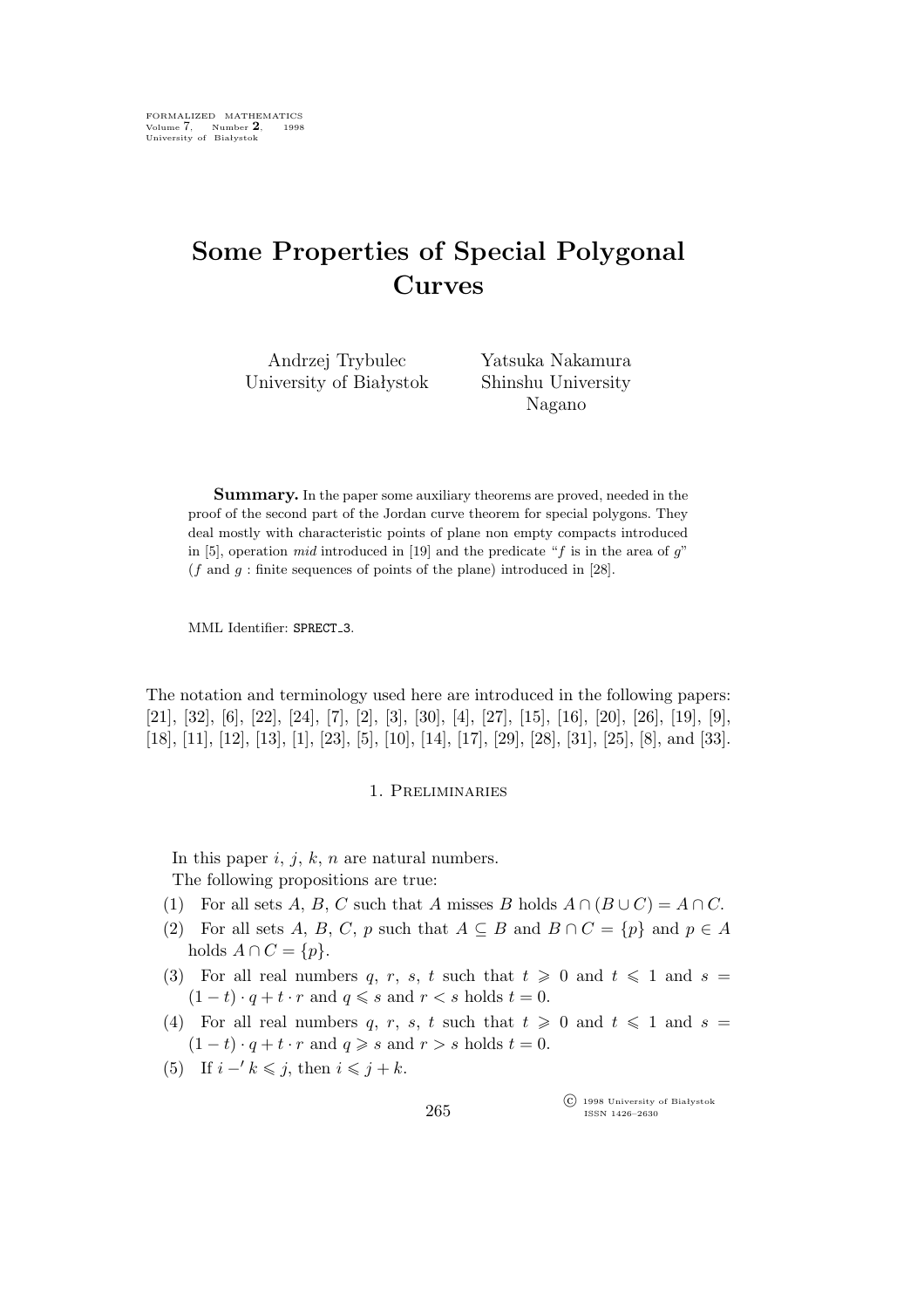- (6) If  $i \leq j + k$ , then  $i 'k \leq j$ .
- (7) If  $i \leq j k$  and  $k \leq j$ , then  $i + k \leq j$ .
- (8) If  $j + k \leq i$ , then  $k \leq i j$ .
- (9) If  $k \leq i$  and  $i < j$ , then  $i 'k < j 'k$ .
- (10) If  $i < j$  and  $k < j$ , then  $i 'k < j 'k$ .
- (11) Let  $D$  be a non empty set,  $f$  be a non empty finite sequence of elements of D, and g be a finite sequence of elements of D. Then  $\pi_{\text{len}(g\cap f)}(g\cap f) =$  $\pi_{\text{len }f} f$ .

(12) For all sets a, b, c, d holds the indices of  $\begin{pmatrix} a & b \\ c & d \end{pmatrix} = \{\langle 1, 1 \rangle, \langle 1, 2 \rangle, \langle 2, 2 \rangle\}$ 1*i*,*h*2, 2*i}*.

#### 2. Euclidean Space

We now state four propositions:

- (13) For all points p, q of  $\mathcal{E}_{\mathcal{T}}^n$  and for every real number r such that  $0 < r$  and  $p = (1 - r) \cdot p + r \cdot q$  holds  $p = q$ .
- (14) For all points p, q of  $\mathcal{E}_{\mathcal{T}}^n$  and for every real number r such that  $r < 1$  and  $p = (1 - r) \cdot q + r \cdot p$  holds  $p = q$ .
- (15) For all points p, q of  $\mathcal{E}_{\mathrm{T}}^n$  such that  $p = \frac{1}{2}$  $\frac{1}{2} \cdot (p+q)$  holds  $p = q$ .
- (16) For all points p, q, r of  $\mathcal{E}_{\mathcal{T}}^n$  such that  $q \in \mathcal{L}(p,r)$  and  $r \in \mathcal{L}(p,q)$  holds  $q = r$ .

# 3. Euclidean Plane

One can prove the following propositions:

- (17) Let A be a non empty subset of  $\mathcal{E}_T^2$ , p be an element of the carrier of  $\mathcal{E}^2$ , and r be a real number. If  $A = \text{Ball}(p, r)$ , then A is connected.
- (18) For all subsets A, B of  $\mathcal{E}_{\mathcal{T}}^2$  such that A is open and B is a component of A holds B is open.
- (19) For all points p, q, r of  $\mathcal{E}_{\Gamma}^2$  such that  $\mathcal{L}(p,q)$  is horizontal and  $r \in \mathcal{L}(p,q)$ holds  $p_2 = r_2$ .
- (20) For all points p, q, r of  $\mathcal{E}_{\mathcal{T}}^2$  such that  $\mathcal{L}(p,q)$  is vertical and  $r \in \mathcal{L}(p,q)$ holds  $p_1 = r_1$ .
- (21) For all points p, q, r, s of  $\mathcal{E}_{\rm T}^2$  such that  $\mathcal{L}(p,q)$  is horizontal and  $\mathcal{L}(r,s)$ is horizontal and  $\mathcal{L}(p,q)$  meets  $\mathcal{L}(r,s)$  holds  $p_2 = r_2$ .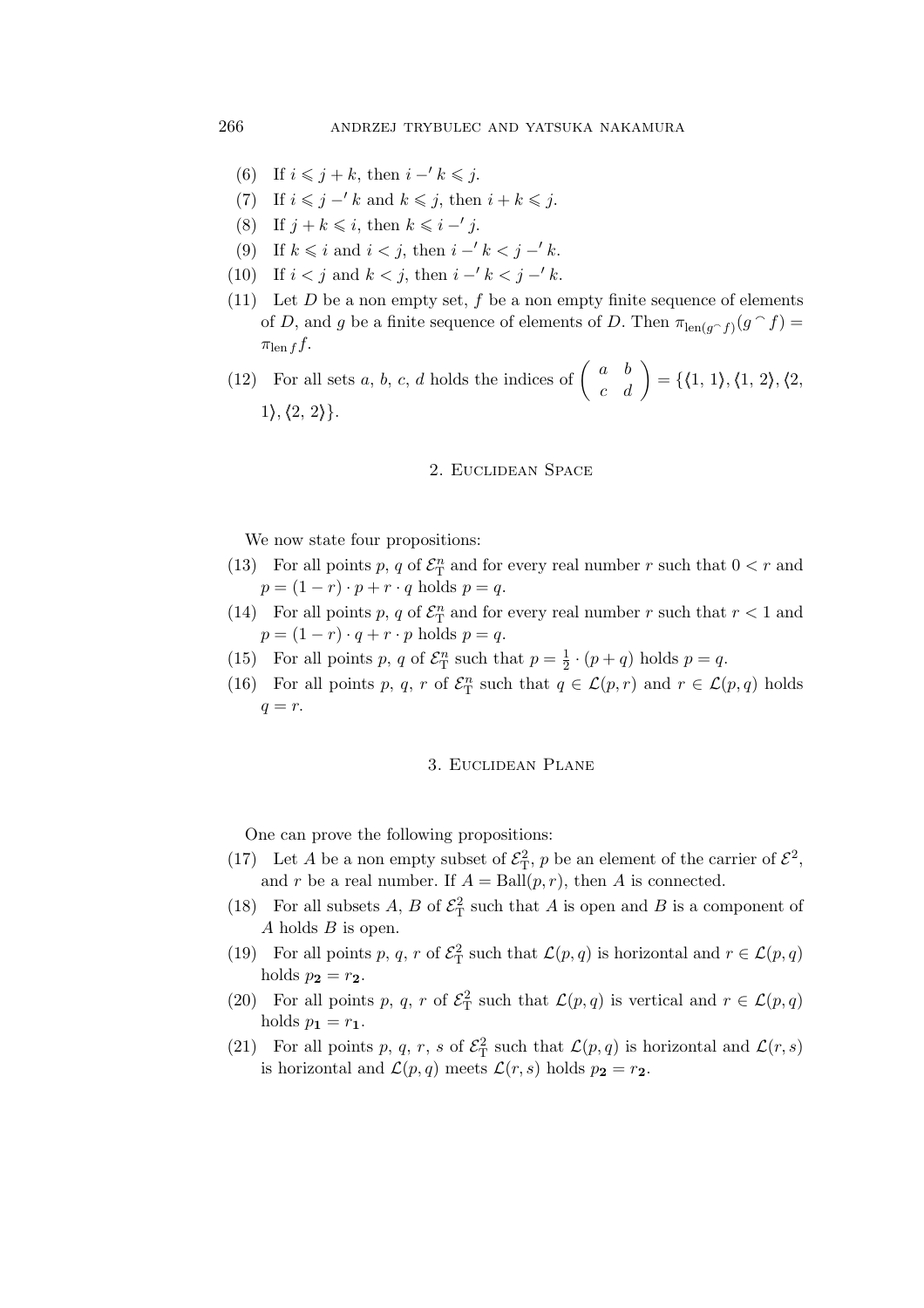- (22) For all points p, q, r of  $\mathcal{E}_{\mathcal{T}}^2$  such that  $\mathcal{L}(p,q)$  is vertical and  $\mathcal{L}(q,r)$  is horizontal holds  $\mathcal{L}(p,q) \cap \mathcal{L}(q,r) = \{q\}.$
- (23) For all points p, q, r, s of  $\mathcal{E}_{\mathcal{T}}^2$  such that  $\mathcal{L}(p,q)$  is horizontal and  $\mathcal{L}(s,r)$ is vertical and  $r \in \mathcal{L}(p,q)$  holds  $\mathcal{L}(p,q) \cap \mathcal{L}(s,r) = \{r\}.$

# 4. Miscellaneous

In the sequel p, q denote points of  $\mathcal{E}^2$  and G denotes a Go-board. Next we state two propositions:

- (24) If  $1 \leq j$  and  $j \leq k$  and  $k \leq \text{width } G$  and  $1 \leq i$  and  $i \leq \text{len } G$ , then  $(G_{i,j})_2 \leqslant (G_{i,k})_2.$
- (25) If  $1 \leq j$  and  $j \leq \text{width } G$  and  $1 \leq i$  and  $i \leq k$  and  $k \leq \text{len } G$ , then  $(G_{i,j})_1 \leqslant (G_{k,j})_1.$

In the sequel C denotes a subset of  $\mathcal{E}_{\mathrm{T}}^2$ .

We now state a number of propositions:

- $(26)$  *L*(NW-corner *C*, NE-corner *C*)  $\subseteq$  *L*(SpStSeq *C*).
- (27) N-most  $C \subseteq \mathcal{L}(NW\text{-corner } C, NE\text{-corner } C).$
- (28) For every non empty compact subset C of  $\mathcal{E}_{\rm T}^2$  holds N-min  $C \in$  $\mathcal{L}(NW\text{-corner } C, NE\text{-corner } C).$
- (29)  $\mathcal{L}(NW\text{-corner } C, NE\text{-corner } C)$  is horizontal.
- (30) Let f be a finite sequence of elements of  $\mathcal{E}_{\rm T}^2$  and i, j be natural numbers. Suppose f is a special sequence and  $1 \leq i$  and  $i \leq j$  and  $j \leq \text{len } f$ . Then LE  $\pi_i f$ ,  $\pi_j f$ ,  $\mathcal{L}(f)$ ,  $\pi_1 f$ ,  $\pi_{\text{len } f} f$ .
- (31) Let g be a finite sequence of elements of  $\mathcal{E}_T^2$  and p be a point of  $\mathcal{E}_T^2$ . Suppose  $\pi_1 g \neq p$  and  $(\pi_1 g)_1 = p_1$  or  $(\pi_1 g)_2 = p_2$  and g is a special sequence and  $\mathcal{L}(p, \pi_1 g) \cap \widetilde{\mathcal{L}}(g) = {\pi_1 g}$ . Then  $\langle p \rangle \cap g$  is a special sequence.
- (32) Let g be a finite sequence of elements of  $\mathcal{E}_{\rm T}^2$  and p be a point of  $\mathcal{E}_{\rm T}^2$ . Suppose  $\pi_{\text{len }g}g \neq p$  and  $(\pi_{\text{len }g}g)_{1} = p_{1}$  or  $(\pi_{\text{len }g}g)_{2} = p_{2}$  and g is a special sequence and  $\mathcal{L}(p, \pi_{\text{len }g}g) \cap \widetilde{\mathcal{L}}(g) = {\pi_{\text{len }g}g}$ . Then  $g \cap \langle p \rangle$  is a special sequence.
- (33) Let f be a S-sequence in  $\mathbb{R}^2$  and p be a point of  $\mathcal{E}_{\Gamma}^2$ . If  $1 < j$  and  $j \leqslant \text{len } f$ and  $p \in \mathcal{L}(\text{mid}(f, 1, j))$ , then LE p,  $\pi_j f$ ,  $\mathcal{L}(f)$ ,  $\pi_1 f$ ,  $\pi_{\text{len }f} f$ .
- (34) For every finite sequence h of elements of  $\mathcal{E}_{\rm T}^2$  such that  $i \in \text{dom } h$  and  $j \in \text{dom } h$  holds  $\mathcal{L}(\text{mid}(h, i, j)) \subseteq \mathcal{L}(h)$ .
- (35) If  $1 \leq i$  and  $i < j$ , then for every finite sequence f of elements of  $\mathcal{E}_{\rm T}^2$  such that  $j \leq \text{len } f$  holds  $\widetilde{\mathcal{L}}(\text{mid}(f, i, j)) = \mathcal{L}(f, i) \cup \widetilde{\mathcal{L}}(\text{mid}(f, i + 1, j)).$
- (36) Let f be a finite sequence of elements of  $\mathcal{E}_{\mathcal{T}}^2$ . If  $1 \leqslant i$ , then if  $i < j$  and  $j \leqslant \text{len } f$ , then  $\widetilde{\mathcal{L}}(\text{mid}(f, i, j)) = \widetilde{\mathcal{L}}(\text{mid}(f, i, j - '1)) \cup \mathcal{L}(f, j - '1).$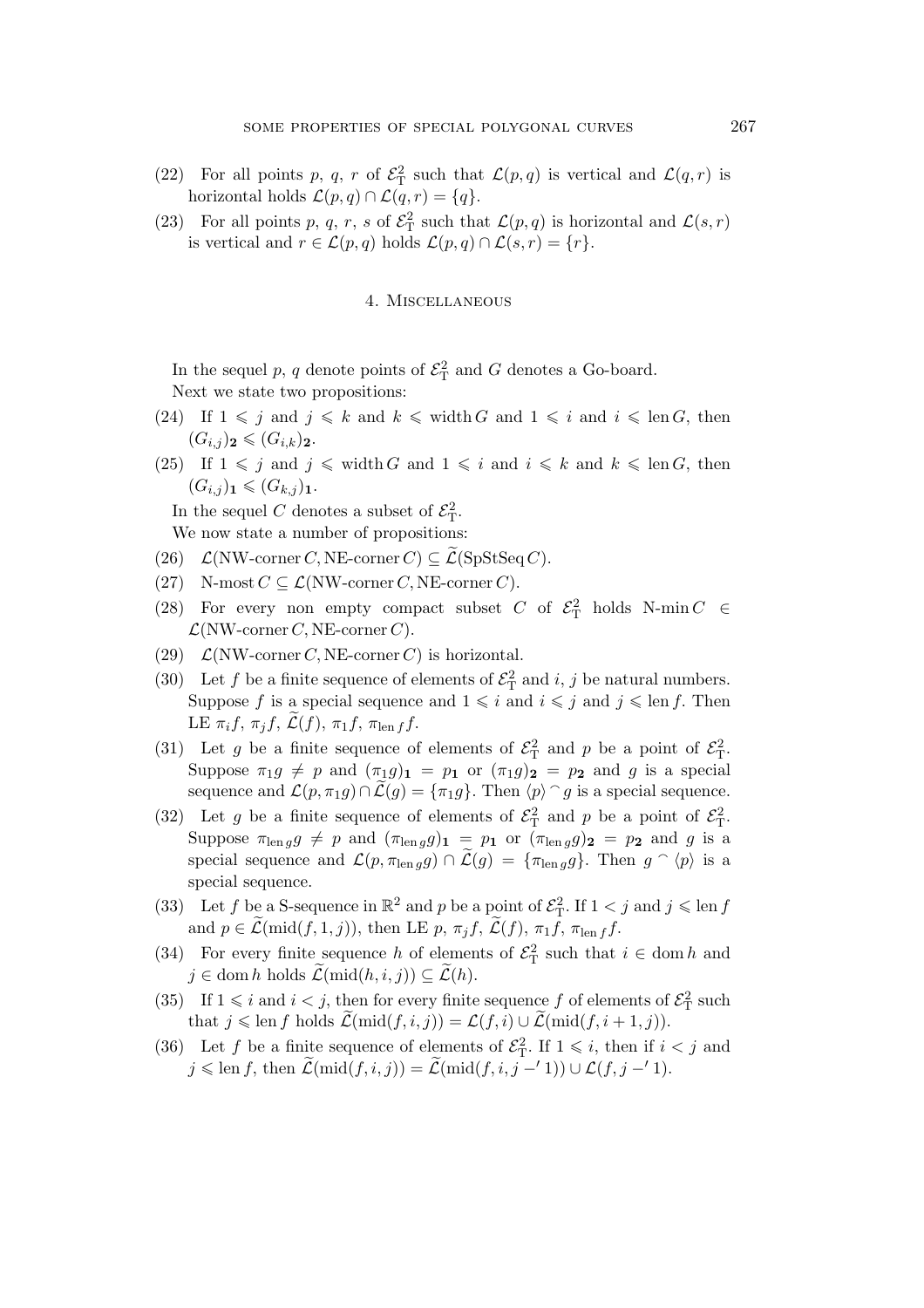- (37) Let g be a finite sequence of elements of  $\mathcal{E}_T^2$  and p be a point of  $\mathcal{E}_T^2$ . Suppose g is a special sequence and  $p_1 = (\pi_1 g)_1$  or  $p_2 = (\pi_1 g)_2$  and  $\mathcal{L}(p, \pi_1 g) \cap \widetilde{\mathcal{L}}(g) = {\pi_1 g}$  and  $p \neq \pi_1 g$ . Then  $\langle p \rangle \cap g$  is a special sequence.
- (38) Let f, g be finite sequences of elements of  $\mathcal{E}_T^2$ . Suppose that
- (i)  $f$  is a special sequence,
- (ii) g is a special sequence,
- (iii)  $(\pi_{\text{len }f} f)_{\mathbf{1}} = (\pi_1 g)_{\mathbf{1}} \text{ or } (\pi_{\text{len }f} f)_{\mathbf{2}} = (\pi_1 g)_{\mathbf{2}},$
- $(iv)$   $\widetilde{\mathcal{L}}(f)$  misses  $\widetilde{\mathcal{L}}(q)$ ,
- $(\mathbf{v}) \quad \mathcal{L}(\pi_{\text{len }f} f, \pi_1 g) \cap \mathcal{L}(f) = {\pi_{\text{len }f} f}, \text{ and}$
- $(vi)$   $\mathcal{L}(\pi_{\text{len }f} f, \pi_1 g) \cap \mathcal{L}(g) = {\pi_1 g}.$ Then  $f \circ g$  is a special sequence.
- (39) For every S-sequence f in  $\mathbb{R}^2$  and for every point p of  $\mathcal{E}^2$  such that  $p \in \widetilde{\mathcal{L}}(f)$  holds  $\pi_1 \downharpoonright f, p = \pi_1 f$ .
- (40) Let f be a S-sequence in  $\mathbb{R}^2$  and p, q be points of  $\mathcal{E}_T^2$ . If  $1 \leqslant j$  and  $j < \text{len } f \text{ and } p \in \mathcal{L}(f, j) \text{ and } q \in \mathcal{L}(\pi_i f, p)$ , then LE q, p,  $\widetilde{\mathcal{L}}(f), \pi_1 f$ ,  $\pi_{\text{len }f} f$ .

# 5. Special Circular Sequences

Next we state the proposition

(41) For every non constant standard special circular sequence f holds LeftComp(f) is open and RightComp(f) is open.

Let  $f$  be a non constant standard special circular sequence. One can verify the following observations:

- $\tilde{\mathcal{L}}(f)$  is non vertical and non horizontal,
- *∗* LeftComp(f) is region, and
- *∗* RightComp(f) is region.

One can prove the following propositions:

- (42) For every non constant standard special circular sequence f holds RightComp(f) misses  $\mathcal{L}(f)$ .
- $(43)$  For every non constant standard special circular sequence f holds LeftComp(f) misses  $\mathcal{L}(f)$ .
- (44) For every non constant standard special circular sequence f holds  $i_{\text{WN}} f < i_{\text{EN}} f$ .
- $(45)$  Let f be a non constant standard special circular sequence. Then there exists i such that  $1 \leq i$  and  $i <$  len the Go-board of f and N-min  $\widetilde{\mathcal{L}}(f) =$ (the Go-board of  $f)_{i,\text{width the Go-board of } f}$ .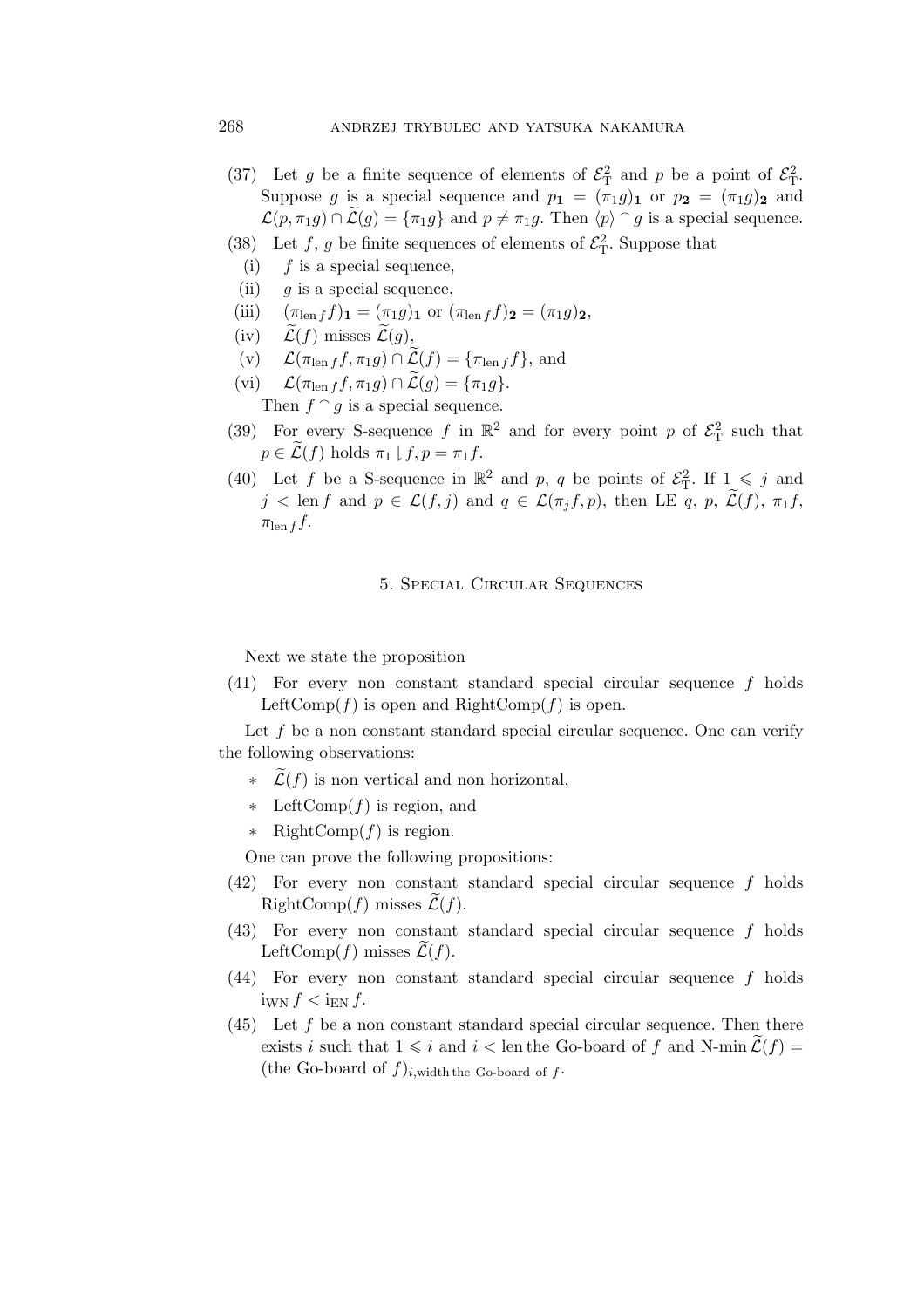- (46) Let f be a clockwise oriented non constant standard special circular sequence. Suppose  $i \in \text{dom the Go-board of } f$  and  $\pi_1 f =$  (the Goboard of  $f)_{i,\text{width the Go-board of } f}$  and  $\pi_1 f = \text{N-min } \mathcal{L}(f)$ . Then  $\pi_2 f =$  (the Go-board of  $f$ )<sub>i+1,width the Go-board of f and  $\pi_{\text{len }f - f}$  = (the Go-board of</sub> f)i,width the Go-board of <sup>f</sup>*−′*1.
- (47) Let f be a non constant standard special circular sequence. If  $1 \leq i$  and  $i < j$  and  $j \leq \text{len } f$  and  $\pi_1 f \in \mathcal{L}(\text{mid}(f, i, j))$ , then  $i = 1$  or  $j = \text{len } f$ .
- (48) Let f be a clockwise oriented non constant standard special circular sequence. If  $\pi_1 f = \text{N-min } \widetilde{\mathcal{L}}(f)$ , then  $\mathcal{L}(\pi_1 f, \pi_2 f) \subseteq \widetilde{\mathcal{L}}(\text{SpStSeq } \widetilde{\mathcal{L}}(f)).$

#### 6. Rectangular Sequences

We now state the proposition

(49) Let f be a rectangular finite sequence of elements of  $\mathcal{E}_{\rm T}^2$  and p be a point of  $\mathcal{E}_{\mathrm{T}}^2$ . If  $p \in \widetilde{\mathcal{L}}(f)$ , then  $p_1 = \mathrm{W}\text{-}\mathrm{bound}\,\widetilde{\mathcal{L}}(f)$  or  $p_1 = \mathrm{E}\text{-}\mathrm{bound}\,\widetilde{\mathcal{L}}(f)$  or  $p_2 = S$ -bound  $\mathcal{L}(f)$  or  $p_2 = N$ -bound  $\mathcal{L}(f)$ .

One can check that there exists a special circular sequence which is rectangular.

The following propositions are true:

- (50) Let f be a rectangular special circular sequence and g be a S-sequence in  $\mathbb{R}^2$ . If  $\pi_1 g \in \text{LeftComp}(f)$  and  $\pi_{\text{len } g} g \in \text{RightComp}(f)$ , then  $\widetilde{\mathcal{L}}(f)$  meets  $\mathcal{L}(g)$ .
- (51) For every rectangular special circular sequence f holds  $\text{SpStSeq}\,\widetilde{\mathcal{L}}(f) =$ f.
- (52) Let f be a rectangular special circular sequence. Then  $\widetilde{\mathcal{L}}(f) = \{p; p\}$  $\text{range}$  over points of  $\mathcal{E}_{\text{T}}^2$ :  $p_1 = \text{W-bound }\widetilde{\mathcal{L}}(f) \land p_2 \leqslant \text{N-bound }\widetilde{\mathcal{L}}(f) \land p_2 \geqslant \mathcal{E}_{\text{max}}$ S-bound  $\mathcal{L}(f) \vee p_1 \leq E$ -bound  $\mathcal{L}(f) \wedge p_1 \geq W$ -bound  $\mathcal{L}(f) \wedge p_2 =$  $N$ -bound  $\widetilde{L}(f)$  *∨*  $p_1$  ≤ E-bound  $\widetilde{L}(f)$  *∧*  $p_1$  ≥ W-bound  $\widetilde{L}(f)$  *∧*  $p_2$  = S-bound  $\widetilde{\mathcal{L}}(f)$  *∨*  $p_1 = \text{E-bound }\widetilde{\mathcal{L}}(f)$  *∧*  $p_2 \leqslant \text{N-bound }\widetilde{\mathcal{L}}(f)$  *∧*  $p_2 \geqslant$ S-bound  $\mathcal{L}(f)$ .
- $(53)$  For every rectangular special circular sequence f holds the Go-board of  $f =$  $\int \pi_4 f \pi_1 f$  $\pi_3 f$   $\pi_2 f$  $\setminus$ .
- (54) Let f be a rectangular special circular sequence. Then LeftComp(f) =  ${p : W\text{-}bound }\mathcal{L}(f) \nleq p_1 ∨ p_1 \nleq E\text{-}bound }\mathcal{L}(f) ∨ S\text{-}bound }\mathcal{L}(f) \nleq$  $p_2$  *∨*  $p_2$   $\leq$  N-bound  $\widetilde{\mathcal{L}}(f)$ } and RightComp(f) = {*q* : W-bound  $\widetilde{\mathcal{L}}(f)$  <  $q_1 \wedge q_1 < E$ -bound  $\mathcal{L}(f) \wedge S$ -bound  $\mathcal{L}(f) < q_2 \wedge q_2 < N$ -bound  $\mathcal{L}(f)$ .

One can check that there exists a rectangular special circular sequence which is clockwise oriented.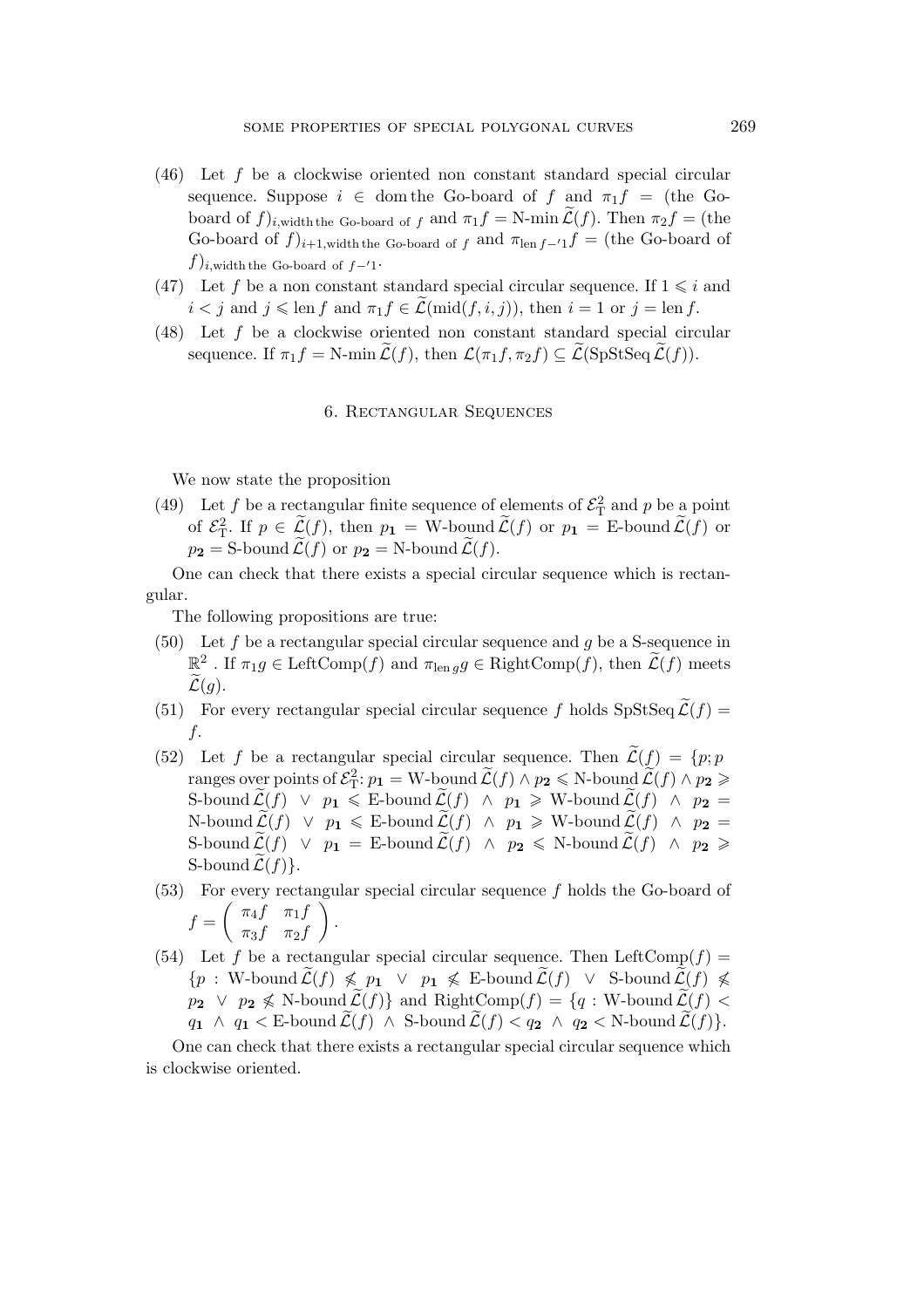One can check that every rectangular special circular sequence is clockwise oriented.

Next we state four propositions:

- (55) Let  $f$  be a rectangular special circular sequence and  $g$  be a S-sequence in  $\mathbb{R}^2$  . If  $\pi_1 g \in \text{LeftComp}(f)$  and  $\pi_{\text{len } g} g \in \text{RightComp}(f)$ , then  $LPoint(\mathcal{L}(g), \pi_1 g, \pi_{\text{len }g}, \mathcal{L}(f)) \neq \text{NW-corner }\mathcal{L}(f).$
- (56) Let  $f$  be a rectangular special circular sequence and  $g$  be a S-sequence in  $\mathbb{R}^2$ . If  $\pi_1 g \in \text{LeftComp}(f)$  and  $\pi_{\text{len } g} g \in \text{RightComp}(f)$ , then  $\text{LPoint}(\widetilde{\mathcal{L}}(g), \pi_1 g, \pi_{\text{len }g}g, \widetilde{\mathcal{L}}(f)) \neq \text{SE-correr }\widetilde{\mathcal{L}}(f).$
- (57) Let f be a rectangular special circular sequence and p be a point of  $\mathcal{E}_{\rm T}^2$ . If W-bound  $\mathcal{L}(f) > p_1$  or  $p_1 > E$ -bound  $\mathcal{L}(f)$  or S-bound  $\mathcal{L}(f) > p_2$  or  $p_2 > N$ -bound  $\widetilde{\mathcal{L}}(f)$ , then  $p \in \text{LeftComp}(f)$ .
- (58) For every clockwise oriented non constant standard special circular sequence f such that  $\pi_1 f = \text{N-min } \mathcal{L}(f)$  holds LeftComp(SpStSeq  $\mathcal{L}(f)$ )  $\subseteq$ LeftComp $(f)$ .

### 7. In the Area

Next we state a number of propositions:

- (59) Let f be a finite sequence of elements of  $\mathcal{E}_{\rm T}^2$  and p, q be points of  $\mathcal{E}_{\rm T}^2$ . Then  $\langle p, q \rangle$  is in the area of f if and only if  $\langle p \rangle$  is in the area of f and  $\langle q \rangle$ is in the area of f.
- (60) Let f be a rectangular finite sequence of elements of  $\mathcal{E}_{\rm T}^2$  and p be a point of  $\mathcal{E}_{\rm T}^2$ . Suppose  $\langle p \rangle$  is in the area of f but  $p_1 = W$ -bound  $\tilde{\mathcal{L}}(f)$  or  $p_1 = \text{E-bound }\widetilde{\mathcal{L}}(f) \text{ or } p_2 = \text{S-bound }\widetilde{\mathcal{L}}(f) \text{ or } p_2 = \text{N-bound }\widetilde{\mathcal{L}}(f). \text{ Then}$  $p \in \mathcal{L}(f)$ .
- (61) Let f be a finite sequence of elements of  $\mathcal{E}_T^2$ , p, q be points of  $\mathcal{E}_T^2$ , and r be a real number. Suppose  $0 \leq r$  and  $r \leq 1$  and  $\langle p, q \rangle$  is in the area of f. Then  $\langle (1 - r) \cdot p + r \cdot q \rangle$  is in the area of f.
- (62) Let f, g be finite sequences of elements of  $\mathcal{E}_{\rm T}^2$ . If g is in the area of f and  $i \in \text{dom } g$ , then  $\langle \pi_i g \rangle$  is in the area of f.
- (63) Let f, g be finite sequences of elements of  $\mathcal{E}_{\rm T}^2$  and p be a point of  $\mathcal{E}_{\rm T}^2$ . If g is in the area of f and  $p \in \mathcal{L}(g)$ , then  $\langle p \rangle$  is in the area of f.
- (64) Let f be a rectangular finite sequence of elements of  $\mathcal{E}_{\rm T}^2$  and p, q be points of  $\mathcal{E}_{\mathrm{T}}^2$ . If  $q \notin \mathcal{L}(f)$  and  $\langle p, q \rangle$  is in the area of f, then  $\mathcal{L}(p,q) \cap \mathcal{L}(f) \subseteq \{p\}.$
- (65) Let f be a rectangular finite sequence of elements of  $\mathcal{E}_{\rm T}^2$  and p, q be points of  $\mathcal{L}_{\mathcal{T}}^2$ . If  $p \in \widetilde{\mathcal{L}}(f)$  and  $q \notin \widetilde{\mathcal{L}}(f)$  and  $\langle q \rangle$  is in the area of f, then  $\mathcal{L}(p,q) \cap \mathcal{L}(f) = \{p\}.$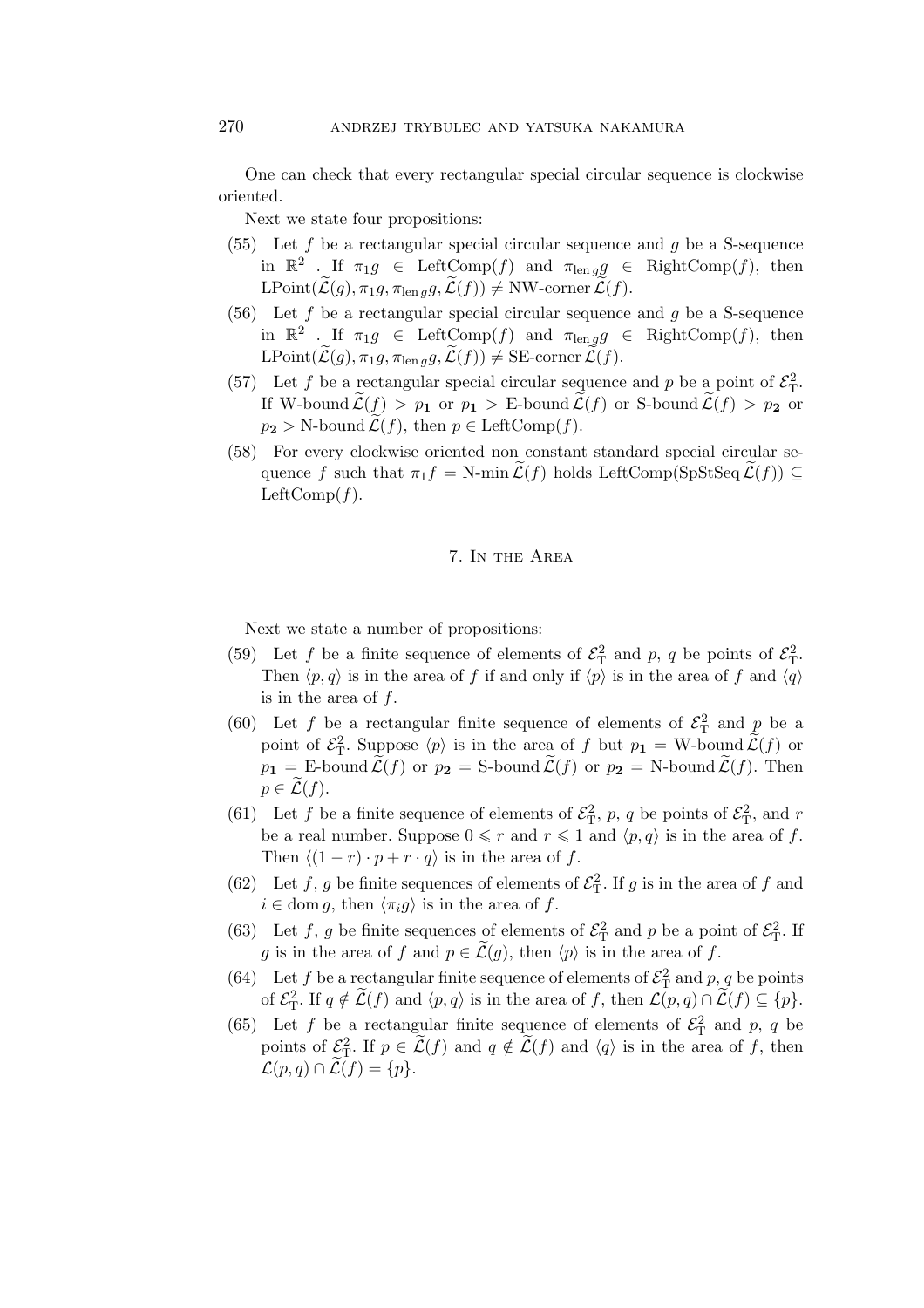- (66) Let f be a non constant standard special circular sequence. Suppose  $1 \leq i$ and  $i \leq \text{len the Go-board of } f$  and  $1 \leq j$  and  $j \leq \text{width the Go-board of } f$ f. Then  $\langle$ (the Go-board of  $f$ )<sub>i,j</sub> $\rangle$  is in the area of f.
- (67) Let g be a finite sequence of elements of  $\mathcal{E}_{\rm T}^2$  and p, q be points of  $\mathcal{E}_{\rm T}^2$ . If  $\langle p, q \rangle$  is in the area of g, then  $\langle \frac{1}{2} \rangle$  $\frac{1}{2} \cdot (p+q)$  is in the area of g.
- (68) For all finite sequences f, g of elements of  $\mathcal{E}_{\rm T}^2$  such that g is in the area of f holds  $\text{Rev}(g)$  is in the area of f.
- (69) Let f, g be finite sequences of elements of  $\mathcal{E}_{\rm T}^2$  and p be a point of  $\mathcal{E}_{\rm T}^2$ . Suppose that
	- (i) g is in the area of  $f$ ,
	- (ii)  $\langle p \rangle$  is in the area of f,
- (iii) g is a special sequence, and
- (iv) there exists a natural number i such that  $1 \leq i$  and  $i + 1 \leq \text{len } g$  and  $p \in \mathcal{L}(q, i).$

Then  $\lfloor g, p \rfloor$  is in the area of f.

- (70) Let f be a non constant standard special circular sequence and g be a finite sequence of elements of  $\mathcal{E}_{\rm T}^2$ . Then g is in the area of f if and only if g is in the area of  $SpStSeq \mathcal{L}(f)$ .
- (71) Let  $f$  be a rectangular special circular sequence and  $g$  be a S-sequence in  $\mathbb{R}^2$ . If  $\pi_1 g \in \text{LeftComp}(f)$  and  $\pi_{\text{len } g} g \in \text{RightComp}(f)$ , then  $\Box$  LPoint $(\mathcal{L}(g), \pi_1 g, \pi_{\text{len }g}, \mathcal{L}(f)), g$  is in the area of f.
- (72) Let f be a non constant standard special circular sequence. Suppose  $1 \leq i$ and  $i <$  len the Go-board of f and  $1 \leq i$  and  $j <$  width the Go-board of f. Then Int cell(the Go-board of f, i, j) misses  $\mathcal{L}(SpStSeq\mathcal{L}(f)).$

#### **REFERENCES**

- [1] Grzegorz Bancerek. The fundamental properties of natural numbers. *Formalized Mathematics*, 1(**1**):41–46, 1990.
- [2] Grzegorz Bancerek and Krzysztof Hryniewiecki. Segments of natural numbers and finite sequences. *Formalized Mathematics*, 1(**1**):107–114, 1990.
- [3] Czesław Byliński. Finite sequences and tuples of elements of a non-empty sets. *Formalized Mathematics*, 1(**3**):529–536, 1990.
- [4] Czesław Byliński. Some properties of restrictions of finite sequences. *Formalized Mathematics*, 5(**2**):241–245, 1996.
- [5] Czesław Byliński and Piotr Rudnicki. Bounding boxes for compact sets in *E* 2 . *Formalized Mathematics*, 6(**3**):427–440, 1997.
- [6] Agata Darmochwał. Compact spaces. *Formalized Mathematics*, 1(**2**):383–386, 1990.
- [7] Agata Darmochwał. The Euclidean space. *Formalized Mathematics*, 2(**4**):599–603, 1991.  $[8]$  Agata Darmochwał and Yatsuka Nakamura. The topological space  $\mathcal{E}_T^2$ . Arcs, line segments and special polygonal arcs. *Formalized Mathematics*, 2(**5**):617–621, 1991.
- [9] Adam Grabowski and Yatsuka Nakamura. The ordering of points on a curve. Part II. *Formalized Mathematics*, 6(**4**):467–473, 1997.
- [10] Krzysztof Hryniewiecki. Basic properties of real numbers. *Formalized Mathematics*, 1(**1**):35–40, 1990.
- [11] Katarzyna Jankowska. Matrices. Abelian group of matrices. *Formalized Mathematics*, 2(**4**):475–480, 1991.